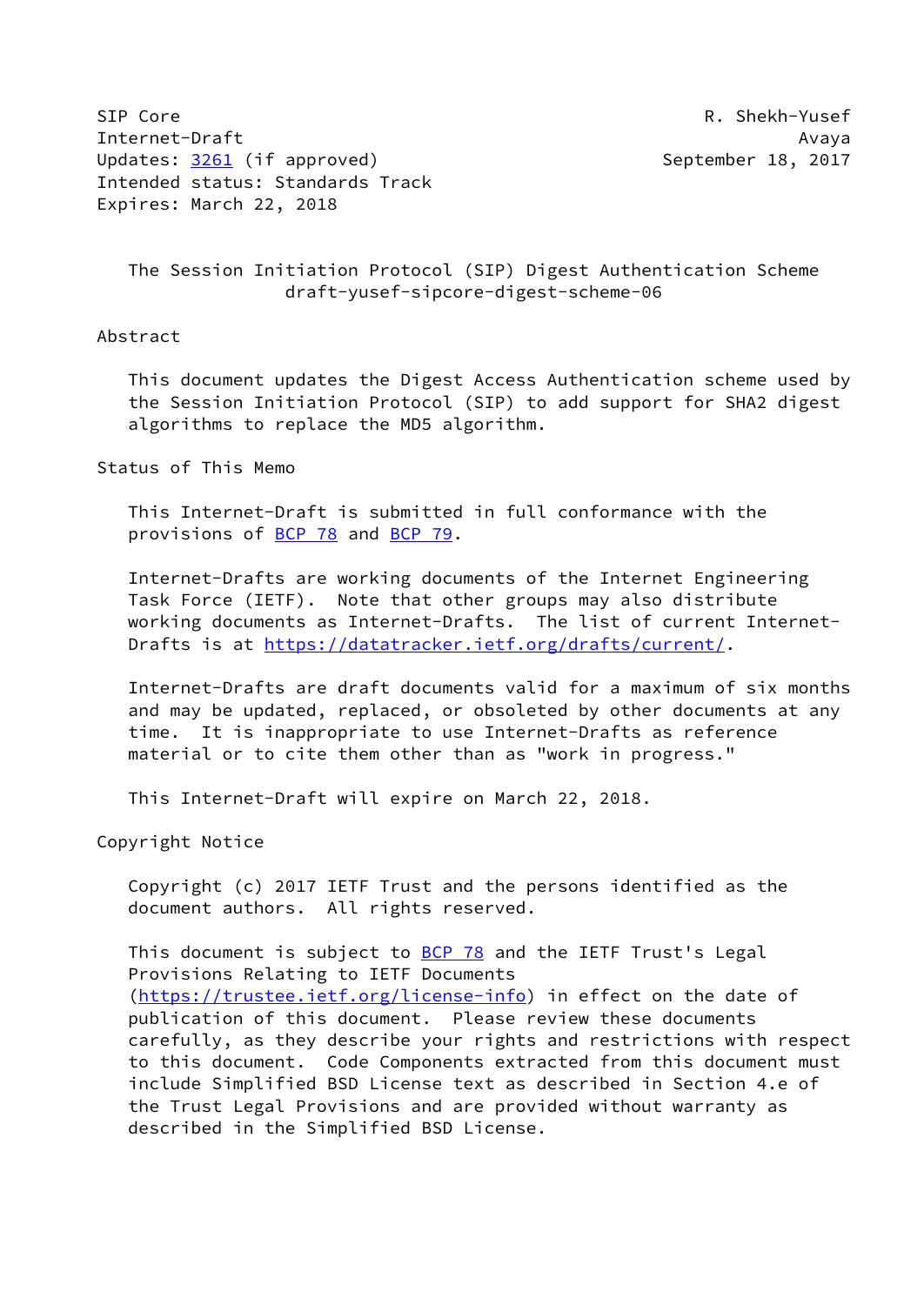<span id="page-1-1"></span>Internet-Draft SIP Digest Authentication September 2017

 This document may contain material from IETF Documents or IETF Contributions published or made publicly available before November 10, 2008. The person(s) controlling the copyright in some of this material may not have granted the IETF Trust the right to allow modifications of such material outside the IETF Standards Process. Without obtaining an adequate license from the person(s) controlling the copyright in such materials, this document may not be modified outside the IETF Standards Process, and derivative works of it may not be created outside the IETF Standards Process, except to format it for publication as an RFC or to translate it into languages other than English.

# Table of Contents

|                                                                                                                                                                                                                                                   | $\overline{2}$ |
|---------------------------------------------------------------------------------------------------------------------------------------------------------------------------------------------------------------------------------------------------|----------------|
|                                                                                                                                                                                                                                                   | $\overline{3}$ |
| $2.$ The SIP Digest Authentication Scheme                                                                                                                                                                                                         | $\overline{3}$ |
| 2.1.                                                                                                                                                                                                                                              | $\overline{3}$ |
| Representation of Digest Values<br>2.2.                                                                                                                                                                                                           | $\overline{3}$ |
| 2.3. The Authenticate Response Header                                                                                                                                                                                                             | $\overline{4}$ |
| The Authorization Request Header<br>2.4.                                                                                                                                                                                                          | $\overline{4}$ |
| 2.5.                                                                                                                                                                                                                                              | $\overline{4}$ |
|                                                                                                                                                                                                                                                   | $\overline{5}$ |
| Augmented BNF for the SIP Protocol<br>3.                                                                                                                                                                                                          | 6              |
| 4.                                                                                                                                                                                                                                                | $\mathbf{I}$   |
| 5.                                                                                                                                                                                                                                                | $\mathbf{I}$   |
| 6.                                                                                                                                                                                                                                                | $\mathcal{I}$  |
|                                                                                                                                                                                                                                                   | $\mathbf{Z}$   |
| Author's Address<br>. The contract of the contract of the contract of the contract of the contract of the contract of the contract of the contract of the contract of the contract of the contract of the contract of the contract of the contrac | 8              |
|                                                                                                                                                                                                                                                   |                |

# <span id="page-1-0"></span>[1](#page-1-0). Introduction

The SIP protocol [\[RFC3261](https://datatracker.ietf.org/doc/pdf/rfc3261)] uses the same mechanism used by the HTTP protocol for authenticating users, which is a simple challenge response authentication mechanism that allows a server to challenge a client request and allows a client to provide authentication information in response to that challenge.

 The SIP protocol uses the Digest Authentication scheme that is used with the HTTP authentication mechanism, which by default uses MD5 as the default algorithm.

The HTTP Digest Access Authentication [[RFC7616](https://datatracker.ietf.org/doc/pdf/rfc7616)] document defines the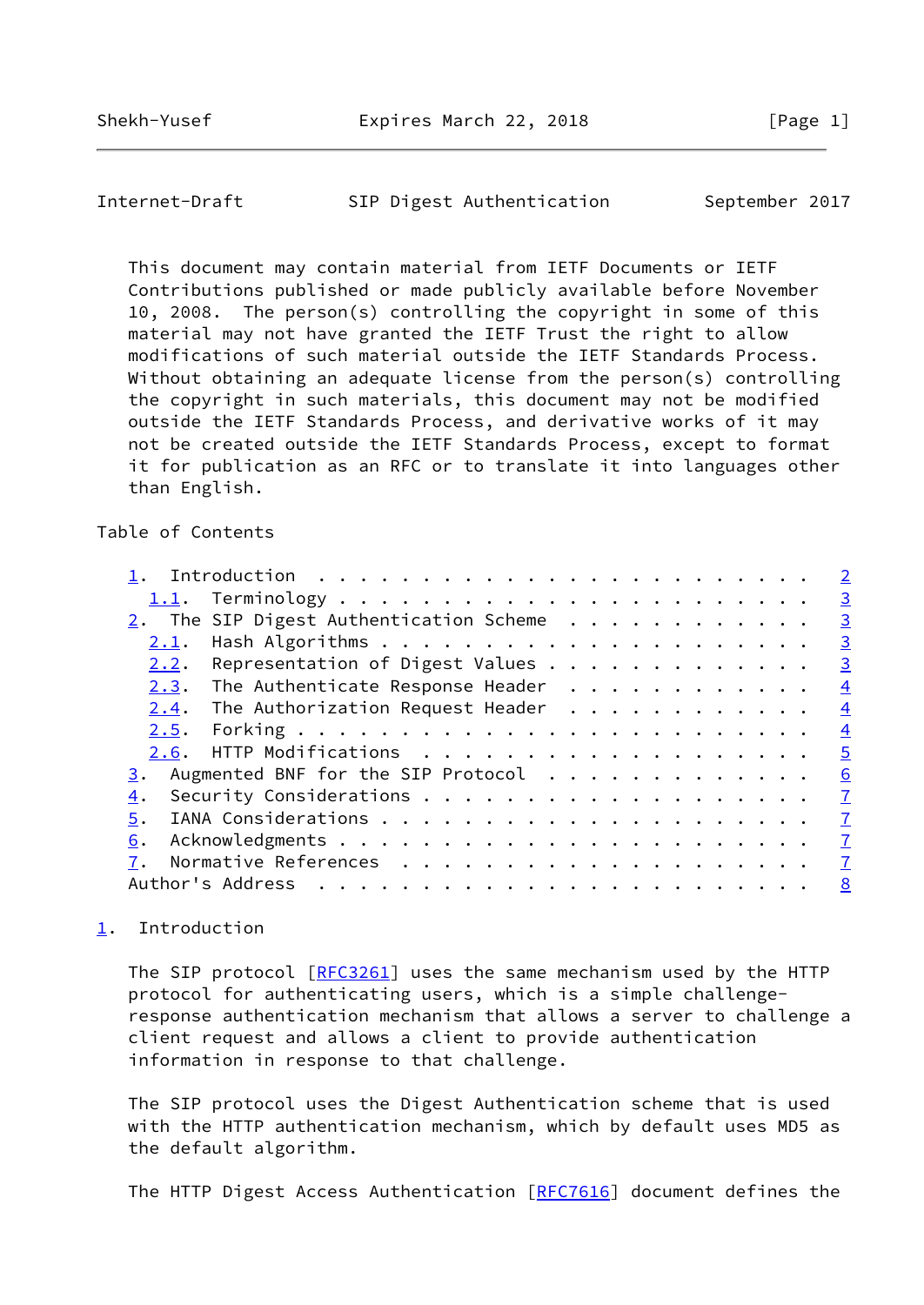Digest Authentication scheme and defines a few algorithms that could be used with the Digest Authentication scheme, and establishes a registry for these algorithms to allow for additional algorithms to be added in the future.

| Shekh-Yusef | Expires March 22, 2018 | [Page 2] |
|-------------|------------------------|----------|
|             |                        |          |

<span id="page-2-1"></span>Internet-Draft SIP Digest Authentication September 2017

 This document updates the Digest Access Authentication scheme used by SIP to add support for SHA2 digest algorithms to replace the MD5 algorithm.

# <span id="page-2-0"></span>[1.1](#page-2-0). Terminology

 The key words "MUST", "MUST NOT", "REQUIRED", "SHALL", "SHALL NOT", "SHOULD", "SHOULD NOT", "RECOMMENDED", "MAY", and "OPTIONAL" in this document are to be interpreted as described in [\[RFC2119](https://datatracker.ietf.org/doc/pdf/rfc2119)].

#### <span id="page-2-2"></span>[2](#page-2-2). The SIP Digest Authentication Scheme

 This section describes the modifications to the operation of the Digest mechanism as specified in [\[RFC3261](https://datatracker.ietf.org/doc/pdf/rfc3261)] in order to support the SHA- 256 and SHA-512/256 algorithms as described in [\[RFC7616](https://datatracker.ietf.org/doc/pdf/rfc7616)], and also to require support for the "qop" option."

#### <span id="page-2-3"></span>[2.1](#page-2-3). Hash Algorithms

 The Digest scheme has an 'algorithm' parameter that specifies the algorithm to be used to compute the digest of the response. The IANA registry named "HTTP Digest Hash Algorithms" specifies the algorithms that correspond to 'algorithm' values, and specifies a priority for each algorithm.

 [RFC3261] specifies only one algorithm, MD5, which is used by default. This document extends [\[RFC3261](https://datatracker.ietf.org/doc/pdf/rfc3261)] to allow use of any registered algorithm.

 The priority of the algorithm defines its usage preference. UAs SHOULD prefer algorithms with higher priorities.

Note that [[RFC7616](https://datatracker.ietf.org/doc/pdf/rfc7616)] defines a -sess variant for each algorithm; the -sess variants are not used with SIP.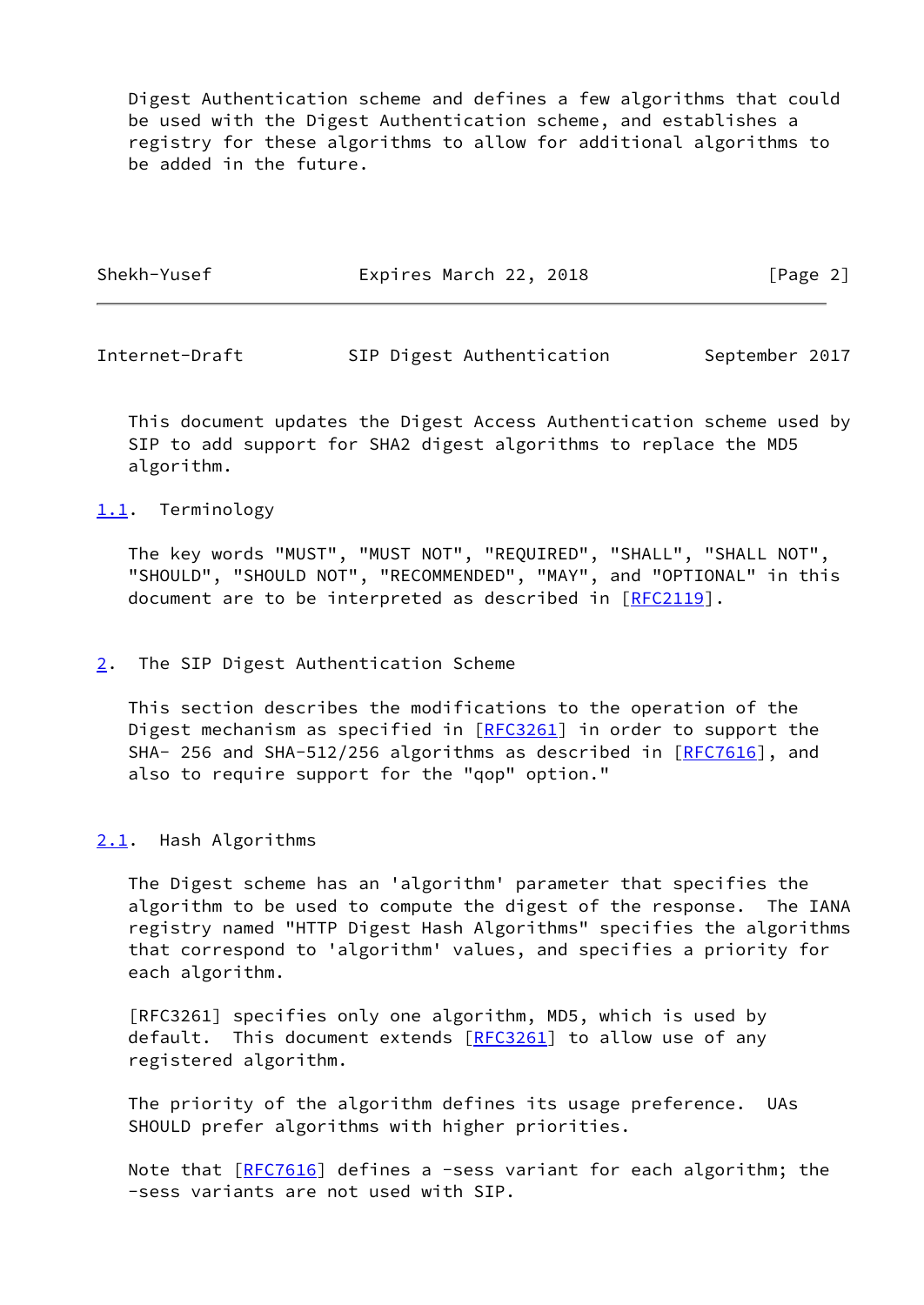#### <span id="page-3-0"></span>[2.2](#page-3-0). Representation of Digest Values

 The size of the digest depends on the algorithm used. The bits in the digest are converted from the most significant to the least significant bit, four bits at a time to the ASCII representation as follows. Each four bits is represented by its familiar hexadecimal notation from the characters 0123456789abcdef, that is binary 0000 is represented by the character '0', 0001 by '1' and so on up to the representation of 1111 as 'f'. If the MD5 algorithm is used to calculate the digest, then the digest will be represented as 32

| Shekh-Yusef | Expires March 22, 2018 | [Page 3] |
|-------------|------------------------|----------|
|             |                        |          |

<span id="page-3-2"></span>Internet-Draft SIP Digest Authentication September 2017

 hexadecimal characters, SHA-256 and SHA-512/256 by 64 hexadecimal characters.

#### <span id="page-3-1"></span>[2.3](#page-3-1). The Authenticate Response Header

 When a UAS receives a request from a UAC, and an acceptable Authorization header is not sent, the UAS can challenge the originator to provide credentials by rejecting the request with a 401/407 status code with the WWW-Authenticate/Proxy-Authenticate header field. The UAS MAY include multiple WWW-Authenticate/Proxy- Authenticate headers to allow the UAS to utilize the best available algorithm supported by the client.

 If the UAS challenges with multiple WWW-Authenticate/Proxy- Authenticate headers with the same realm, then each one of these headers MUST use a different digest algorithm. The UAS MUST add these headers to the response in the order that it would prefer to see them used, starting with the most preferred algorithm at the top, followed by the less preferred algorithms.

#### <span id="page-3-3"></span>[2.4](#page-3-3). The Authorization Request Header

 When the UAC receives a response with multiple headers with the same realm it SHOULD use the topmost header that it supports, unless a local policy dictates otherwise. The client MUST ignore any challenge it does not understand.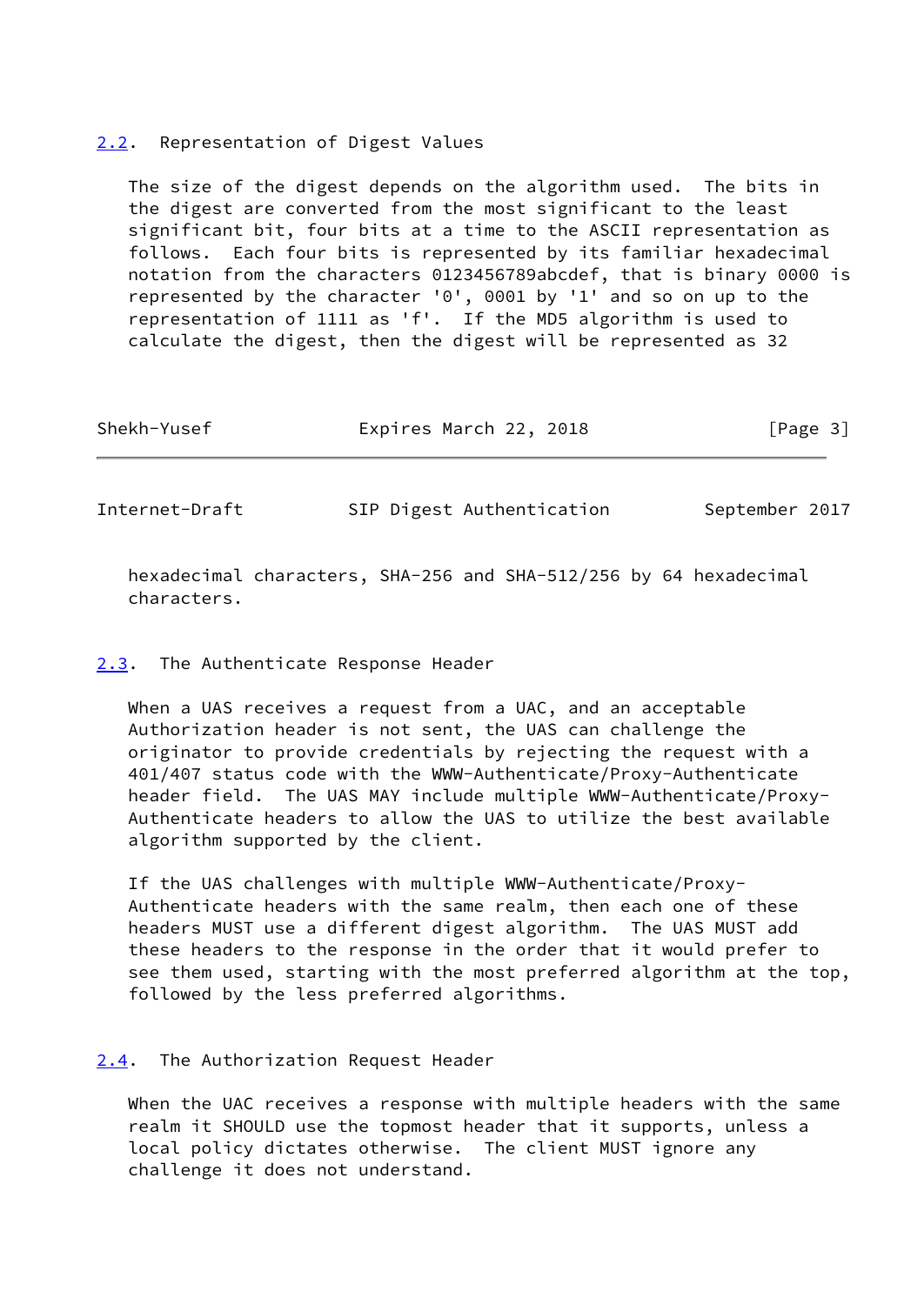When the UAC receives a 401 response with multiple WWW-Authenticate headers with different realms it SHOULD retry and include an Authorization header containing credentials that match the topmost header of any one of the realms.

 If the UAC cannot respond to any of the challenges in the response, then it should abandon attempts to send the request; e.g., if the UAC does not have credentials for any of the realms.

# <span id="page-4-0"></span>[2.5](#page-4-0). Forking

 Section [22.3 of \[RFC3261\]](https://datatracker.ietf.org/doc/pdf/rfc3261#section-22.3) discusses the operation of the proxy-to user authentication, which describes the operation of the proxy when it forks a request. This section introduces some clarification to that operation.

 If a request is forked, various proxy servers and/or UAs may wish to challenge the UAC. In this case, the forking proxy server is

| Shekh-Yusef | Expires March 22, 2018 | [Page 4] |
|-------------|------------------------|----------|
|-------------|------------------------|----------|

<span id="page-4-2"></span>Internet-Draft SIP Digest Authentication September 2017

 responsible for aggregating these challenges into a single response. Each WWW-Authenticate and Proxy-Authenticate value received in responses to the forked request MUST be placed into the single response that is sent by the forking proxy to the UA.

 When the forking proxy places multiple WWW-Authenticate and Proxy- Authenticate header fields from one received response into the single response it MUST maintain the order of these header fields. The ordering of the header field values from the various proxies is not significant.

# <span id="page-4-1"></span>[2.6](#page-4-1). HTTP Modifications

 This section describes the modifications and clarifications required to apply the HTTP Digest authentication scheme to SIP. The SIP scheme usage is similar to that for HTTP. The changes specified here are mostly copied from section [22.4 of \[RFC3261\]](https://datatracker.ietf.org/doc/pdf/rfc3261#section-22.4) with few changes.

 SIP clients and servers MUST NOT accept or request Basic authentication.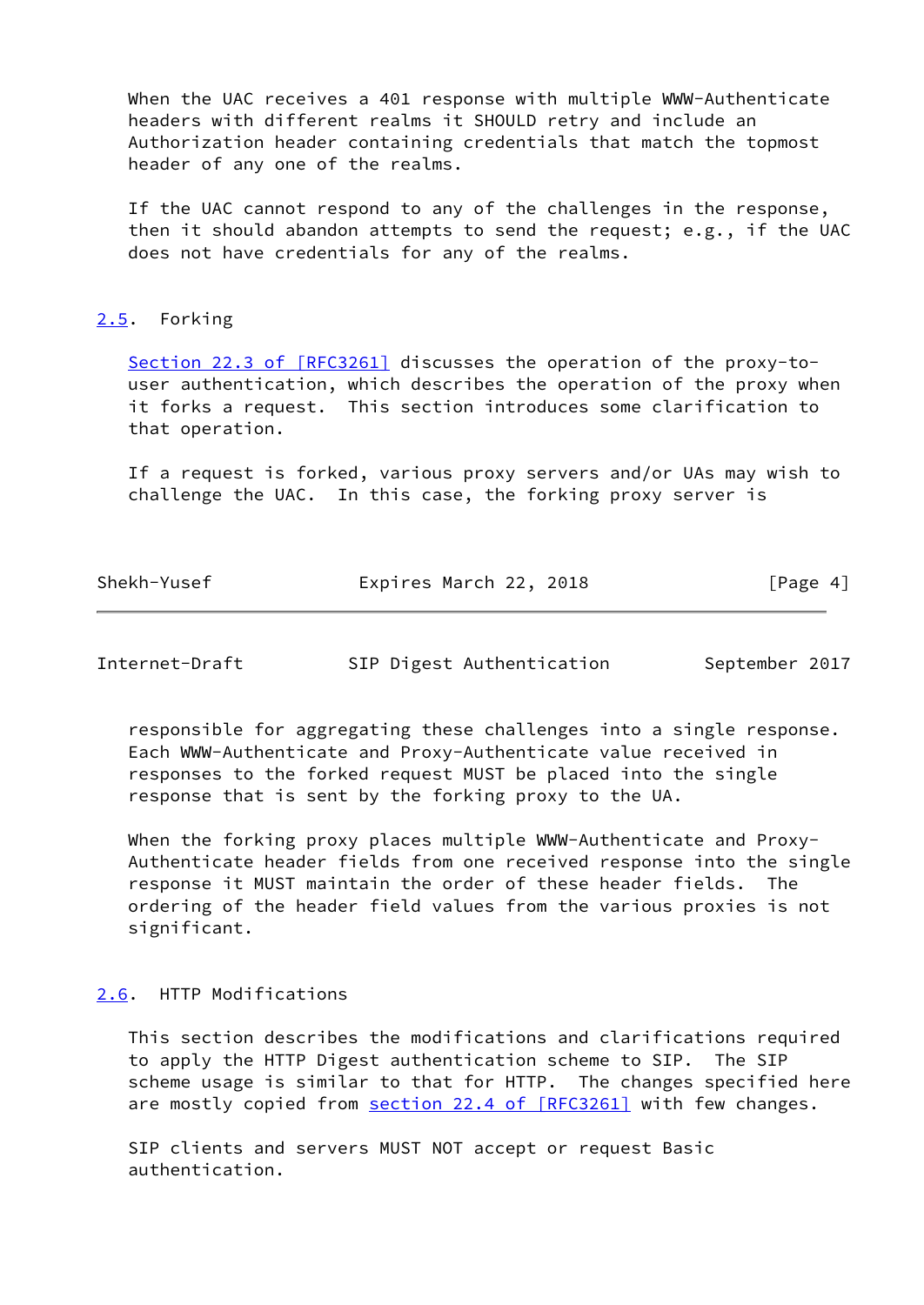The rules for Digest authentication follow those defined in HTTP, with "HTTP/1.1" replaced by "SIP/2.0" in addition to the following differences:

1. The URI included in the challenge has the following BNF:

URI = Request-URI

 2. The 'uri' parameter of the Authorization header field MUST be enclosed in quotation marks.

3. The BNF for digest-uri-value is:

digest-uri-value = Request-URI

 4. The example procedure for choosing a nonce based on Etag does not work for SIP.

 5. The text in [\[RFC7234](https://datatracker.ietf.org/doc/pdf/rfc7234)] regarding cache operation does not apply to SIP.

6. [\[RFC7616](https://datatracker.ietf.org/doc/pdf/rfc7616)] requires that a server check that the URI in the request line and the URI included in the Authorization header field point to the same resource. In a SIP context, these two URIs may refer to different users, due to forwarding at some proxy. Therefore, in SIP, a server MAY check that the Request-URI in the

| Shekh-Yusef | Expires March 22, 2018 | [Page 5] |
|-------------|------------------------|----------|
|-------------|------------------------|----------|

<span id="page-5-0"></span>Internet-Draft SIP Digest Authentication September 2017

 Authorization header field value corresponds to a user for whom the server is willing to accept forwarded or direct requests, but it is not necessarily a failure if the two fields are not equivalent.

 7. As a clarification to the calculation of the A2 value for message integrity assurance in the Digest authentication scheme, implementers should assume, when the entity-body is empty (that is, when SIP messages have no body) that the hash of the entity-body resolves to the hash of an empty string:

H(entity-body) = <algorithm>("")

For example, when the chosen algorithm is SHA-256, then:

 $H(entity-body) = SHA-256("") =$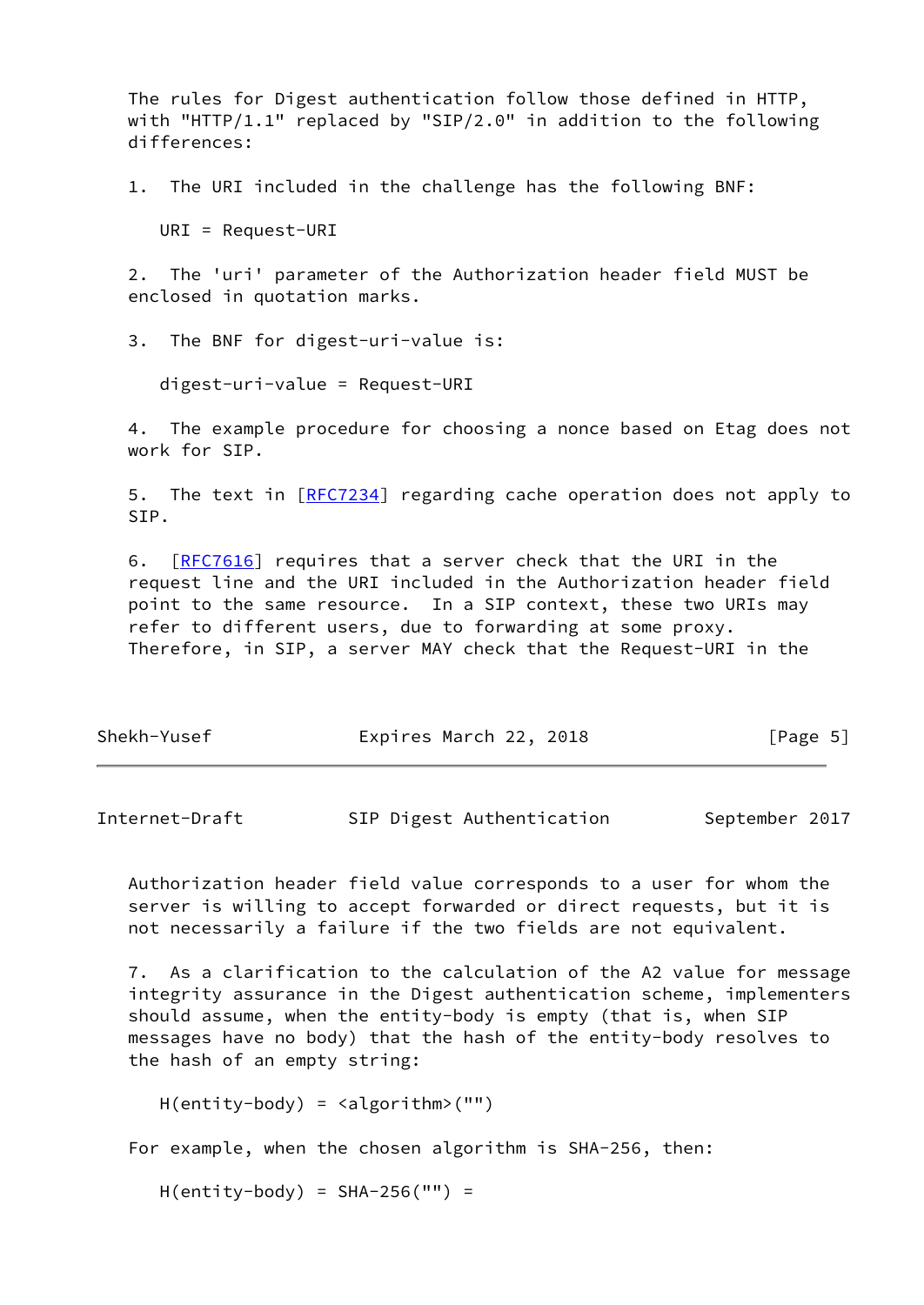"e3b0c44298fc1c149afbf4c8996fb92427ae41e4649b934ca495991b7852b855"

 8. Servers MUST be able to properly handle "qop" parameter received in an authorization header field, and clients MUST be able to properly handle "qop" parameter received in WWW-Authenticate and Proxy-Authenticate header fields. Servers MUST always send a "qop" parameter in WWW-Authenticate and Proxy-Authenticate header field values, and clients MUST send the "qop" parameter in any resulting authorization header field.

 The usage of the Authentication-Info header field continue to be allowed, since it provides integrity checks over the bodies and provides mutual authentication.

#### <span id="page-6-0"></span>[3](#page-6-0). Augmented BNF for the SIP Protocol

 This document updates the Augmented BNF for the SIP Protocol as follows.

 It extends the request-digest as follows to allow for different digest sizes:

request-digest = LDQUOT \*LHEX RDQUOT

 The number of hex digits must be specified by the specification of the algorithm used.

 It extends the algorithm parameter as follows to allow for SHA2 algorithms to be used:

 algorithm = "algorithm" EQUAL ( "MD5" / "SHA-512-256" / "SHA-256" / token )

| Shekh-Yusef | Expires March 22, 2018 | [Page 6] |
|-------------|------------------------|----------|
|             |                        |          |

<span id="page-6-2"></span>Internet-Draft SIP Digest Authentication September 2017

# <span id="page-6-1"></span>[4](#page-6-1). Security Considerations

 This specification adds new secure algorithms to be used to with the Digest mechanism to authenticate users, but leaves the broken MD5 algorithm for backward compatibility.

 This opens the system to the potential of a downgrade attack by man in-the-middle. The most effective way of dealing with this type of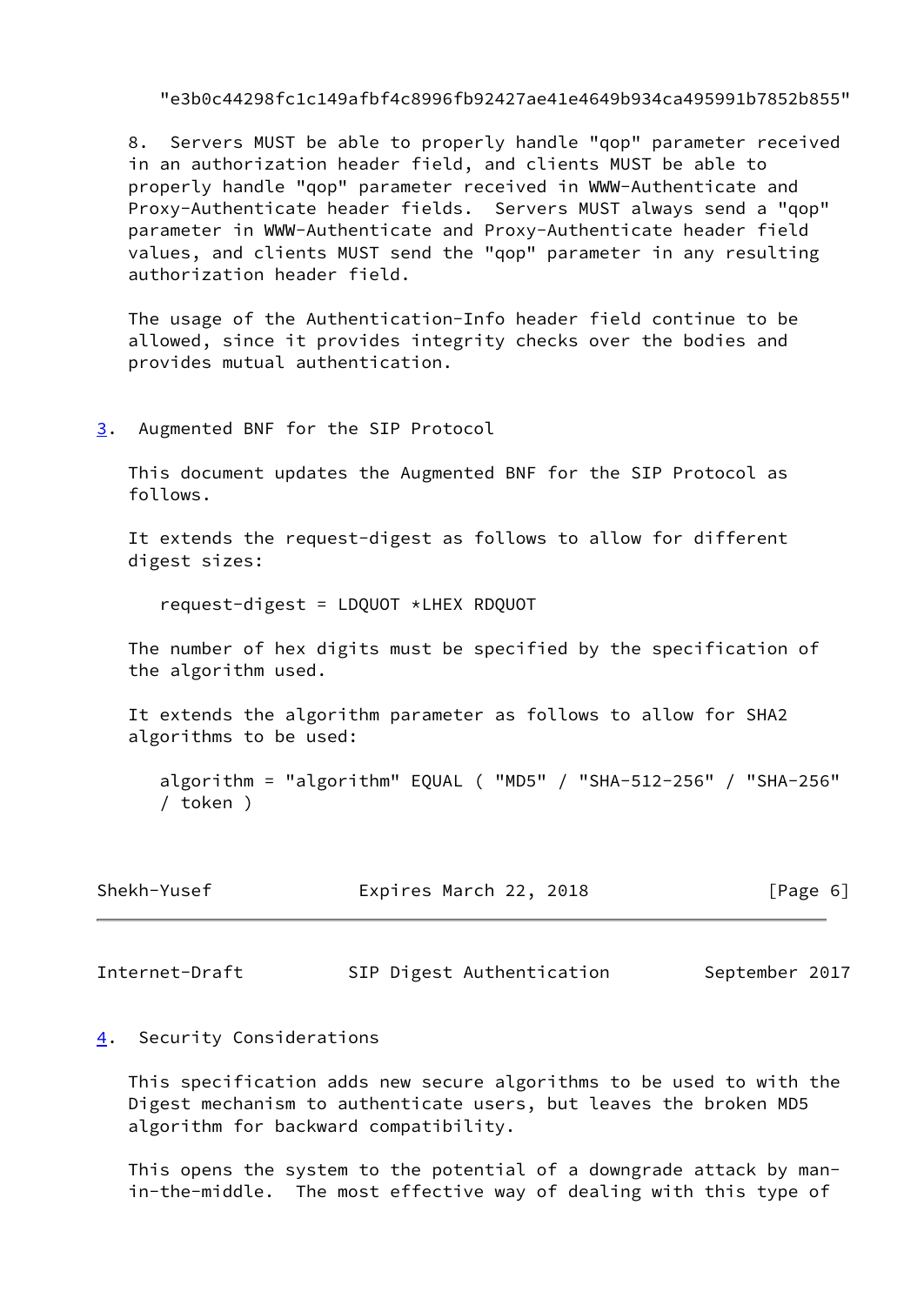attack is to remove the support for backward compatibility.

 See section [5 of \[RFC7616\]](https://datatracker.ietf.org/doc/pdf/rfc7616#section-5) for a detailed security discussion of the Digest scheme.

<span id="page-7-0"></span>[5](#page-7-0). IANA Considerations

 [RFC7616] defines an IANA registry named "Hash Algorithms for HTTP Digest Authentication" to simplify the introduction of new algorithms in the future. This document will use the algorithms defined in that registry.

<span id="page-7-1"></span>[6](#page-7-1). Acknowledgments

 The author would like to thank the following individuals for their careful reviews, comments, and suggestions: Paul Kyzivat, Olle Johansson, Dale Worley, Michael Procter, Inaki Baz Castillo, and Tolga Asveren.

- <span id="page-7-2"></span>[7](#page-7-2). Normative References
	- [RFC2119] Bradner, S., "Key words for use in RFCs to Indicate Requirement Levels", [BCP 14](https://datatracker.ietf.org/doc/pdf/bcp14), [RFC 2119](https://datatracker.ietf.org/doc/pdf/rfc2119), March 1997.
	- [RFC3261] Rosenberg, J., Schulzrinne, H., Camarillo, H., Johnston, A., Peterson, J., Sparks, R., Handley, M., and E. Schooler, "SIP: Session Initiation Protocol", [RFC 3261](https://datatracker.ietf.org/doc/pdf/rfc3261), June 2002.
	- [RFC7234] Fielding, R., Nottingham, M., and J. Reschke, "Hypertext Transfer Protocol (HTTP/1.1): Caching", [RFC 7234,](https://datatracker.ietf.org/doc/pdf/rfc7234) June 2014.
	- [RFC7616] Shekh-Yusef, R., Ahrens, D., and S. Bremer, "HTTP Digest Access Authentication", [RFC 7616,](https://datatracker.ietf.org/doc/pdf/rfc7616) September 2015.

<span id="page-7-3"></span>

| Expires March 22, 2018    | [Page 7]       |
|---------------------------|----------------|
| SIP Digest Authentication | September 2017 |
|                           |                |